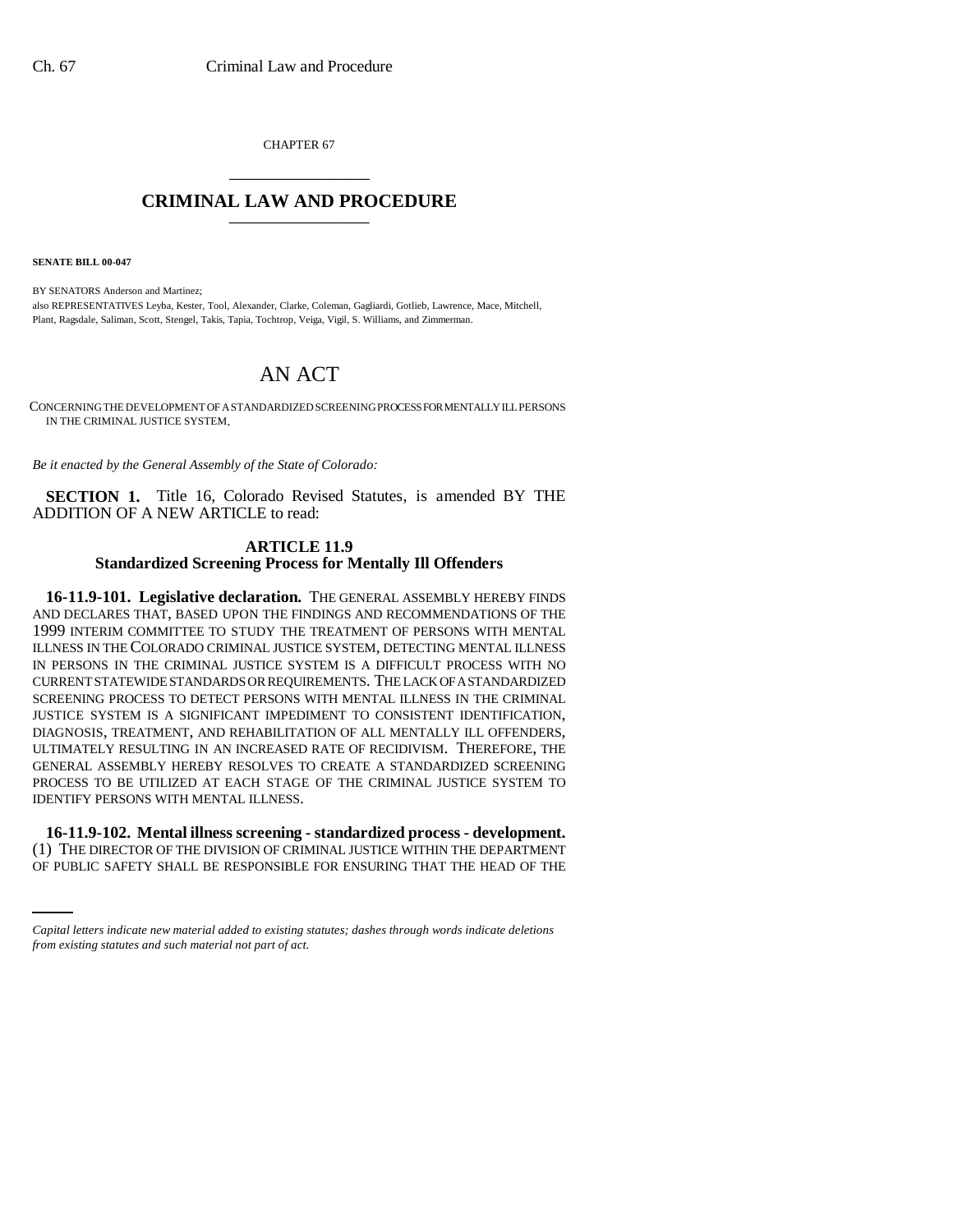DEPARTMENT OF PSYCHIATRY AT THE UNIVERSITY OF COLORADO HEALTH SCIENCES CENTER, THE JUDICIAL DEPARTMENT, THE DEPARTMENT OF CORRECTIONS, THE STATE BOARD OF PAROLE, THE DIVISION OF CRIMINAL JUSTICE WITHIN THE DEPARTMENT OF PUBLIC SAFETY, THE ALCOHOL AND DRUG ABUSE DIVISION WITHIN THE DEPARTMENT OF HUMAN SERVICES, AND THE UNIT RESPONSIBLE FOR MENTAL HEALTH SERVICES WITHIN THE DEPARTMENT OF HUMAN SERVICES MEET AND COOPERATE TO DEVELOP A STANDARDIZED SCREENING PROCEDURE FOR THE ASSESSMENT OF MENTAL ILLNESS IN PERSONS WHO ARE INVOLVED IN THE ADULT CRIMINAL JUSTICE SYSTEM. THE STANDARDIZED SCREENING PROCEDURE SHALL INCLUDE, BUT IS NOT LIMITED TO:

(a) DEVELOPMENT OR IDENTIFICATION OF ONE OR MORE STANDARDIZED INSTRUMENTS FOR SCREENING PERSONS WHO ARE INVOLVED IN THE ADULT CRIMINAL JUSTICE SYSTEM;

(b) DEVELOPMENT OF CRITERIA FOR POTENTIAL USE OF SUCH STANDARDIZED INSTRUMENTS, INCLUDING CONSIDERATION OF METHODS OF ADDRESSING CONFIDENTIAL COMMUNICATIONS BY THOSE PERSONS WHO WILL BE SCREENED FOR MENTAL ILLNESS;

(c) IDENTIFICATION OF THOSE PERSONS WHO WILL BE UTILIZING THE STANDARDIZED SCREENING INSTRUMENTS, AND CONSIDERATION OF TRAINING REQUIREMENTS FOR SUCH PERSONS;

(d) IDENTIFICATION OF THOSE PERSONS WHO WILL BE SCREENED FOR MENTAL ILLNESS;

(e) THE STAGES WITHIN THE ADULT CRIMINAL JUSTICE SYSTEM AT WHICH A PERSON SHALL BE SCREENED FOR MENTAL ILLNESS, INCLUDING CONSIDERATION OF METHODS OF ADDRESSING CONFIDENTIAL COMMUNICATIONS BY A PERSON SCREENED FOR MENTAL ILLNESS; AND

(f) CONSIDERATION OF A STANDARD DEFINITION OF MENTAL ILLNESS, INCLUDING SERIOUS MENTAL ILLNESS.

(2) IN CONJUNCTION WITH THE DEVELOPMENT OF A STANDARDIZED MENTAL ILLNESS SCREENING PROCEDURE FOR THE ADULT CRIMINAL JUSTICE SYSTEM AS SPECIFIED IN SUBSECTION (1) OF THIS SECTION, THE JUDICIAL DEPARTMENT, THE DIVISION OF YOUTH CORRECTIONS WITHIN THE DEPARTMENT OF HUMAN SERVICES, THE UNIT RESPONSIBLE FOR CHILD WELFARE SERVICES WITHIN THE DEPARTMENT OF HUMAN SERVICES, THE UNIT RESPONSIBLE FOR MENTAL HEALTH SERVICES WITHIN THE DEPARTMENT OF HUMAN SERVICES, THE ALCOHOL AND DRUG ABUSE DIVISION WITHIN THE DEPARTMENT OF HUMAN SERVICES, THE DIVISION OF CRIMINAL JUSTICE WITHIN THE DEPARTMENT OF PUBLIC SAFETY, AND THE DEPARTMENT OF CORRECTIONS SHALL COOPERATE TO DEVELOP A STANDARDIZED SCREENING PROCEDURE FOR THE ASSESSMENT OF MENTAL ILLNESS IN JUVENILES WHO ARE INVOLVED IN THE JUVENILE JUSTICE SYSTEM. THE STANDARDIZED SCREENING PROCEDURE SHALL INCLUDE, BUT IS NOT LIMITED TO:

(a) DEVELOPMENT OR IDENTIFICATION OF ONE OR MORE STANDARDIZED INSTRUMENTS FOR SCREENING PERSONS WHO ARE INVOLVED IN THE JUVENILE JUSTICE SYSTEM;